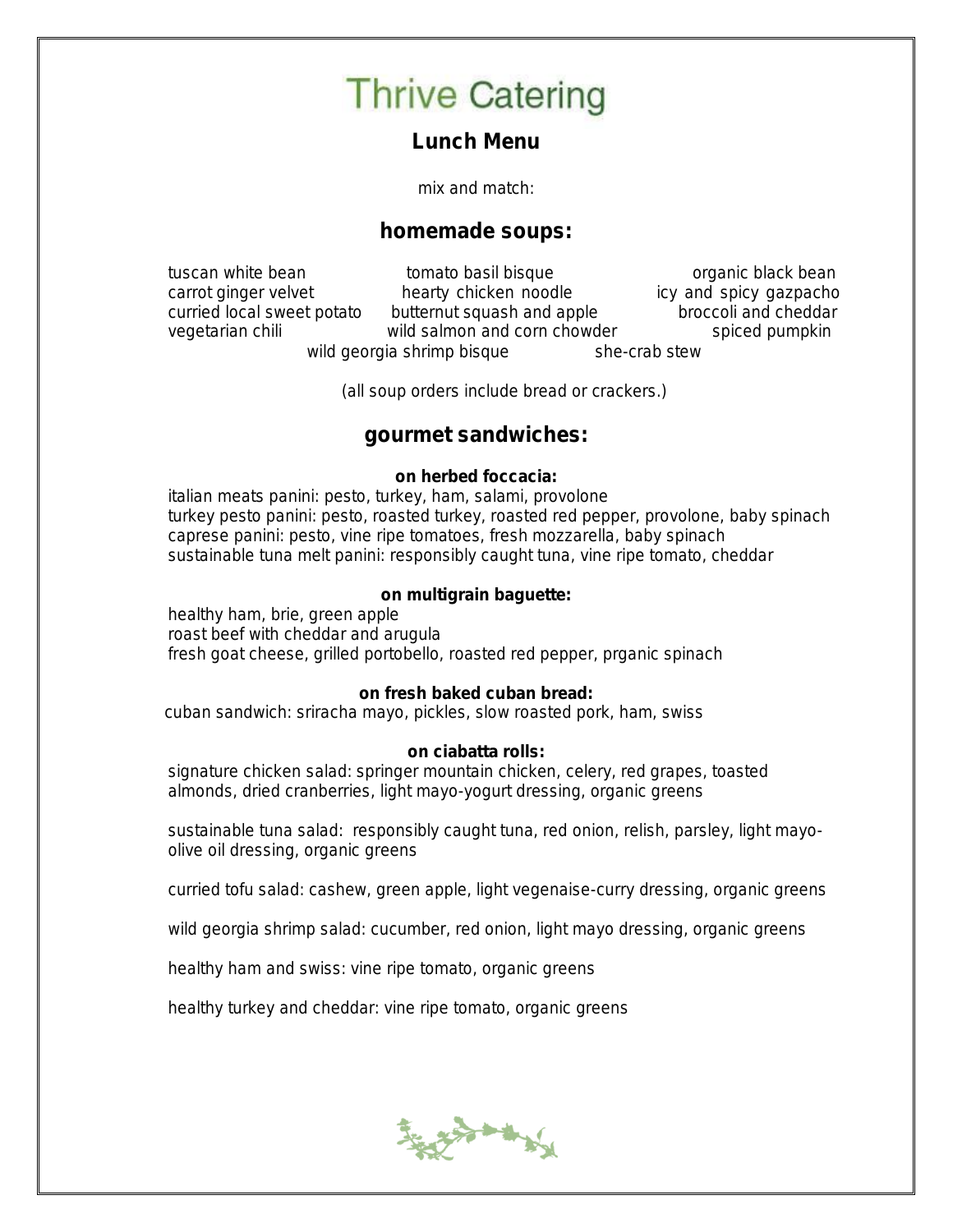on organic sprouted multigrain:

tyrone's turkey reuben turkey avocado with tomato and cheddar uncured bacon BLT<br>vegan BLT vegan BLT qrilled pimento cheese and tomato montecristos vegan BLT grilled pimento cheese and tomato plowman's sandwich: chutney, sharp white cheddar, fresh cucumber, sprouts

on wheat tortillas:

thai veggie wraps: tofu, cucumber, red bell pepper, shredded carrot, local beansprouts, organic greens, spicy peanut sauce

chicken caesar wraps: springer mountain chicken, crisp romaine, garlic croutons, parmesan, homemade dressing

organic hummus and veggie wrap: cucumber, tomato, carrot, bell pepper, organic greens

turkey terrific wrap: cranberry jelly, homemade boursin cheese, roasted turkey, organic spinach

muffaletta wrap: chopped olive spread, giardiniera (Italian pickled vegetables), roasted red peppers, ham, salami, provolone

on flatbread:

gyros: seasoned lamb meat, cucumber, vine ripe tomato, organic greens, tzatziki dressing

vegan falafels: fried spiced chickpea patties, cucumber, vine ripe tomato, organic greens, tahini dressing

> sliders (2 per regular serving): american kobe beef slider slow roasted pulled pork with bbq sauce homemade vegan black bean burgers

(note: gluten free breads are available on request. our deli meats are all-natural, raised without antibiotics or hormones. sandwich orders include pickles and healthy chips.)

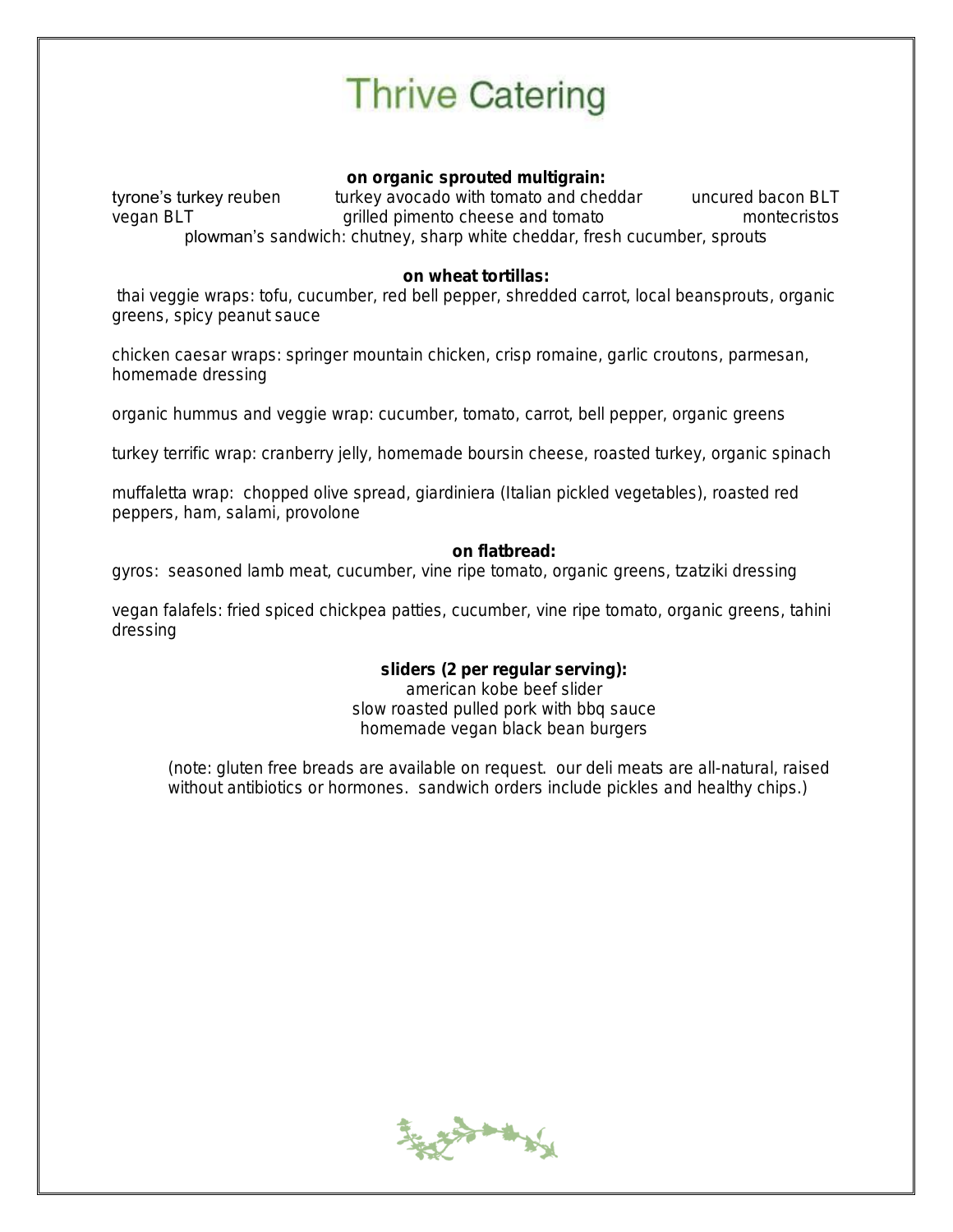platters:

sandwich platter: your choice of two or three flavors

sandwich wraps platter: your choice of two or three flavors

mini sandwich platter: your choice of two or three flavors

#### "make your own darn sandwich" platter:

your choice of 3: roasted turkey, maplewood smoked ham, roast beef, genoa salami, thrive's

chicken salad, tuna salad, or organic hummus

accompanied by: sliced cheddar and swiss, organic greens, vine ripe tomato, red onion, pickles, assorted breads, healthy chips, mayo and mustard (great option for gluten free or paleo diets)

#### farmer's market salad platter:

an eye-catching display of composed fresh seasonal vegetables. (includes homemade buttermilk ranch dressing and balsamic vinaigrette)

trio of dips and crudité vegetables:

colorful tasty medley of local seasonal vegetables, olives, gourmet chips with a choice of 3 homemade dips such as: organic hummus, spinach artichoke, local radish dip, thrive's pimento cheese, or roasted eggplant...

springer mountain chicken caesar salad platter: romaine, diced springer mountain chicken, garlicky croutons, shredded parmasan, and homemade caesar dressing

cobb salad platter: composed platter of diced springer mountain chicken, avocado, cucumber, vine ripe tomato, chopped bacon, hardboiled egg, crumbled blue cheese over greens

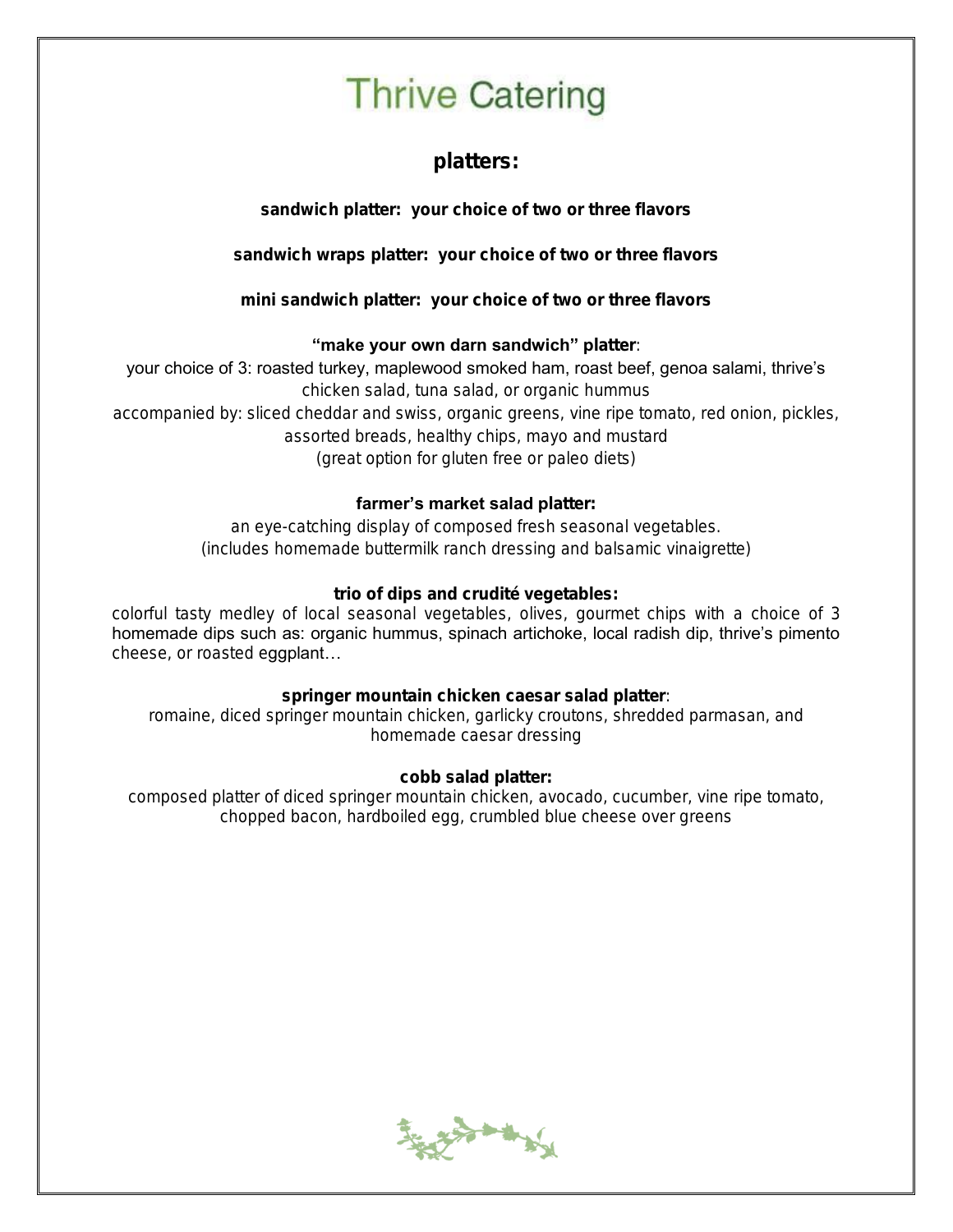### salads:

lighter salads: rainbow garden salad southern coleslaw perfect pesto pasta salad french green lentil salad classic caesar salad quinoa tabbouli sunshine kale salad israeli couscous israeli couscous marinated cucumber salad farro salad with spinach, feta, & grape tomatoes peanut noodle tangle organic spinach with dried fruits, nuts, & cheese cucumber, carrot, beansprout, with ginger roasted sweet potato salad with arugula, raisin, & red onion

heartier salads:

11 superfood salad thrive's signature chicken salad sustainable tuna salad classic egg salad chopped greek salad caprese salad caprese salad curried tofu salad with green apple and cashew herb roasted vegetable salad wild Georgia shrimp and cucumber salad

(note: we use many local, seasonal, and organic ingredients in our salads. all salad orders include bread.)

other sides:

hummus & baby carrots, organic greens w/dressing, gourmet chips, whole fruit

customize any of the above sandwiches/salads into an ecofriendly boxed lunch with side/chips, cookie/fruit, and bottled drink!

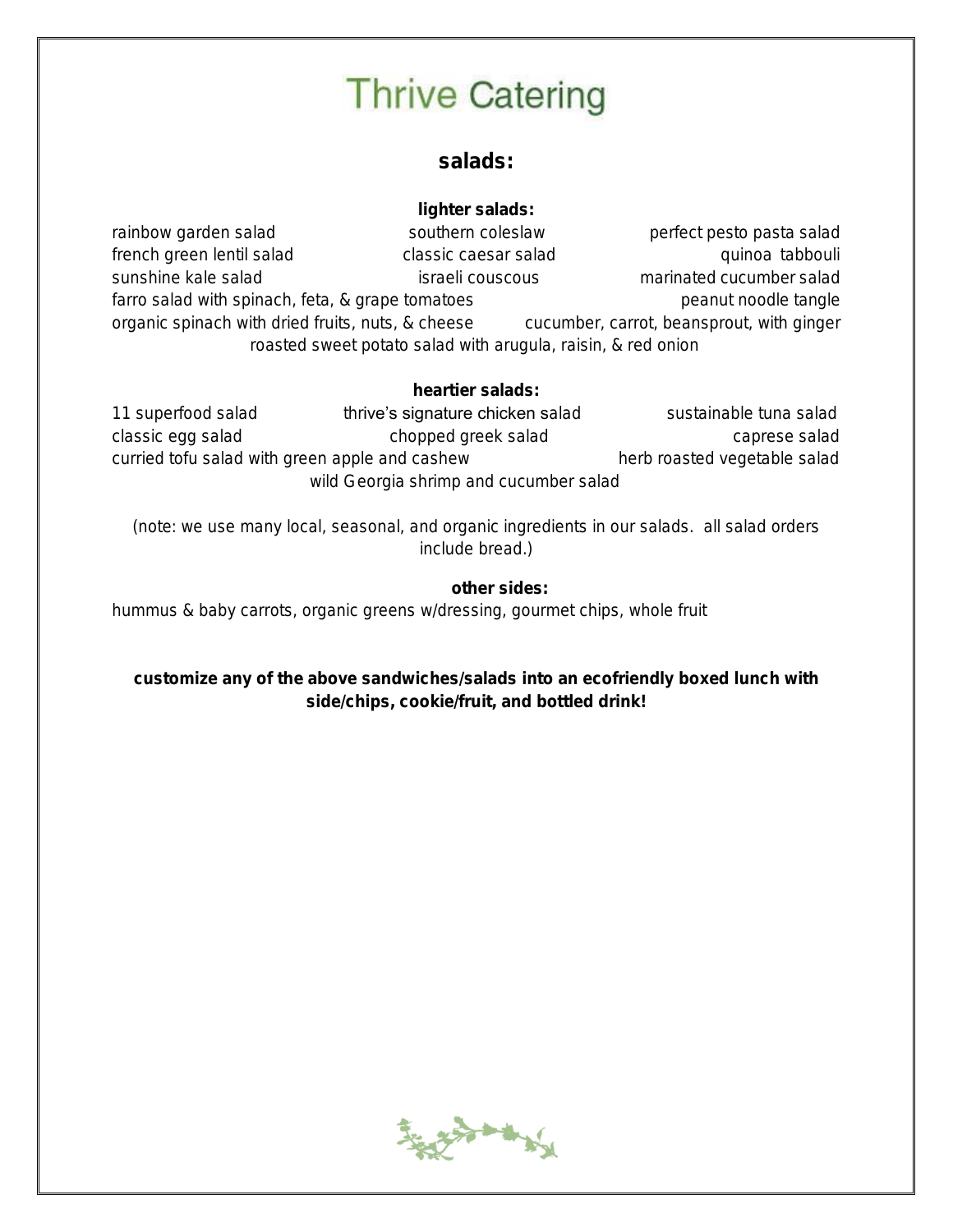hot lunch buffet:

mix and match!

(we recommend a selection of 2 entrees and 2 sides. comes with bread.)

grilled wild salmon, chili remoulade crab cake, lemon caper sauce roasted springer mountain airline chicken breast, pesto cream sauce grilled springer mountain chicken breast, roasted red pepper sauce cuban sandwich with slow-roasted pork turkey reuben warm roast beef with cheddar and arugula on multigrain baguette wild georgia shrimp and freeman's mill stoneground grits devilled crab braised beef brisket sliders pulled pork sliders, bbq sauce brunswick stew: roasted pork, organic white beans, corn, tomato, bbq sauce herb roasted springer mountain chicken, roasted red pepper sauce "oven fried" chicken, buttermilk ranch handmade local fishcakes, tartar sauce beer-battered springer mountain chicken tenders, local honey dijon veggie lasagna beer-battered gardein "chicken" tenders, bbq sauce vegan black bean sliders hearty vegetable, bean, quinoa stuffed portobello veggie burritos du jour sides:

check out these warm options, plus soups and salad ideas:

farmhouse mac and cheese frali fusilli pasta marinara honey glazed carrots sauteed kale or collards sweet potato puree herb roasted red potatoes oven roasted fries organic beans and rice savannah red rice organic quinoa green beans simply steamed broccoli